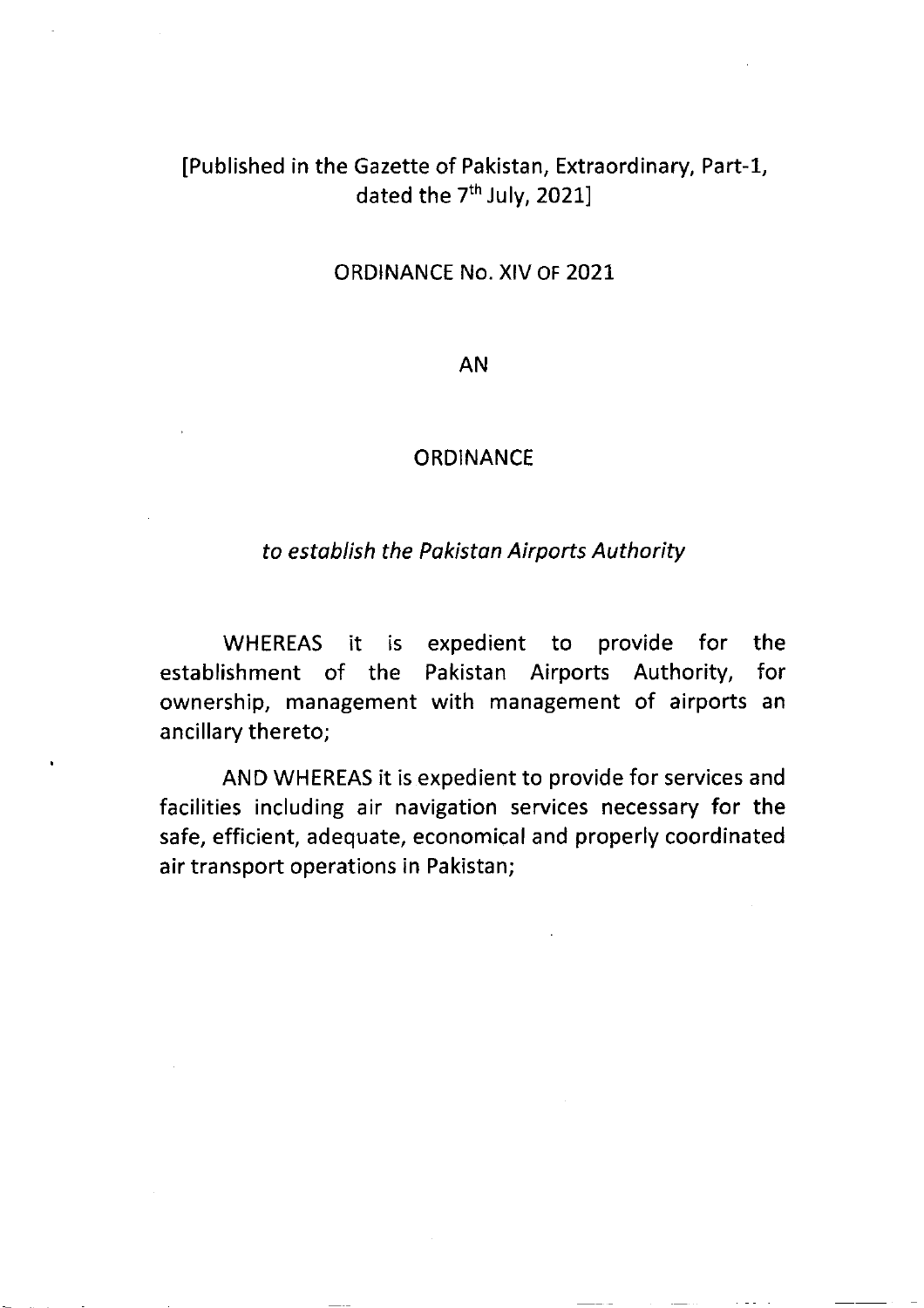AND WHEREAS to transfer the airports, undertakings and its allied infrastructure vested in the Pakistan Civil Aviation Authority to the Pakistan Airports Authority so established and for matters connected therewith and incidental thereto:

AND WHEREAS, the Senate and the National Assembly are not in session and the President of the Islamic Republic of Pakistan is satisfied that circumstances exist which render it necessary to take immediate action;

NOW, THEREFORE, in exercise of the powers conferred by clause (1) of Article 89 of the Constitution of the Islamic Republic of Pakistan, the President of the Islarnic Republic of Pakistan is pleased to make and promulgate the following Ordinance: $-$ 

1. Short title, extent application and commencement. $\left(\begin{array}{l}\text{-}(1) \end{array}\right)$  This Ordinance shall be called the Pakistan Airports Authority Ordinance, 2021.

 $(2)$  It extends to the whole of Pakistan.

 $(3)$  It shall apply to all airports, except works, airports, aerodromes, airfields and thrngs connected therewith which are owned by the Federal Govemment and established for the exclusive use of defence services.

(4) Thc Federal Government may, by notification in the official Gazette, direct that this Ordinance, or any provisions thereof which it may specify, shall come into force on such date as it may appoint in this behalf.

2. Definitions.—In this Ordinance, unless there is anything repugnant in the subject or context,—

- (a) "aerodromc" shall have the same meaning as assigned thereto in Pakistan Civil Aviation Ordinance, 2021;
- (b) "airport" shall have the same meaning as assigned thereto in the Pakistan Civil Aviation Ordinance, 2021;
- (c) "Authority" means the Pakistan Airports Authority established under section 3;
- (d) "airport facilities" includes CNS or ATM services and facilities of all kinds including runways, taxiways, hangars, parking facilities and all other facilities necessary or desirable for the landing and taking off of an aircraft; embarkation and disembarkation of passengers, loading unloading and handling of passenger baggage, cargo; transportation facilities, all necessary appurtenances,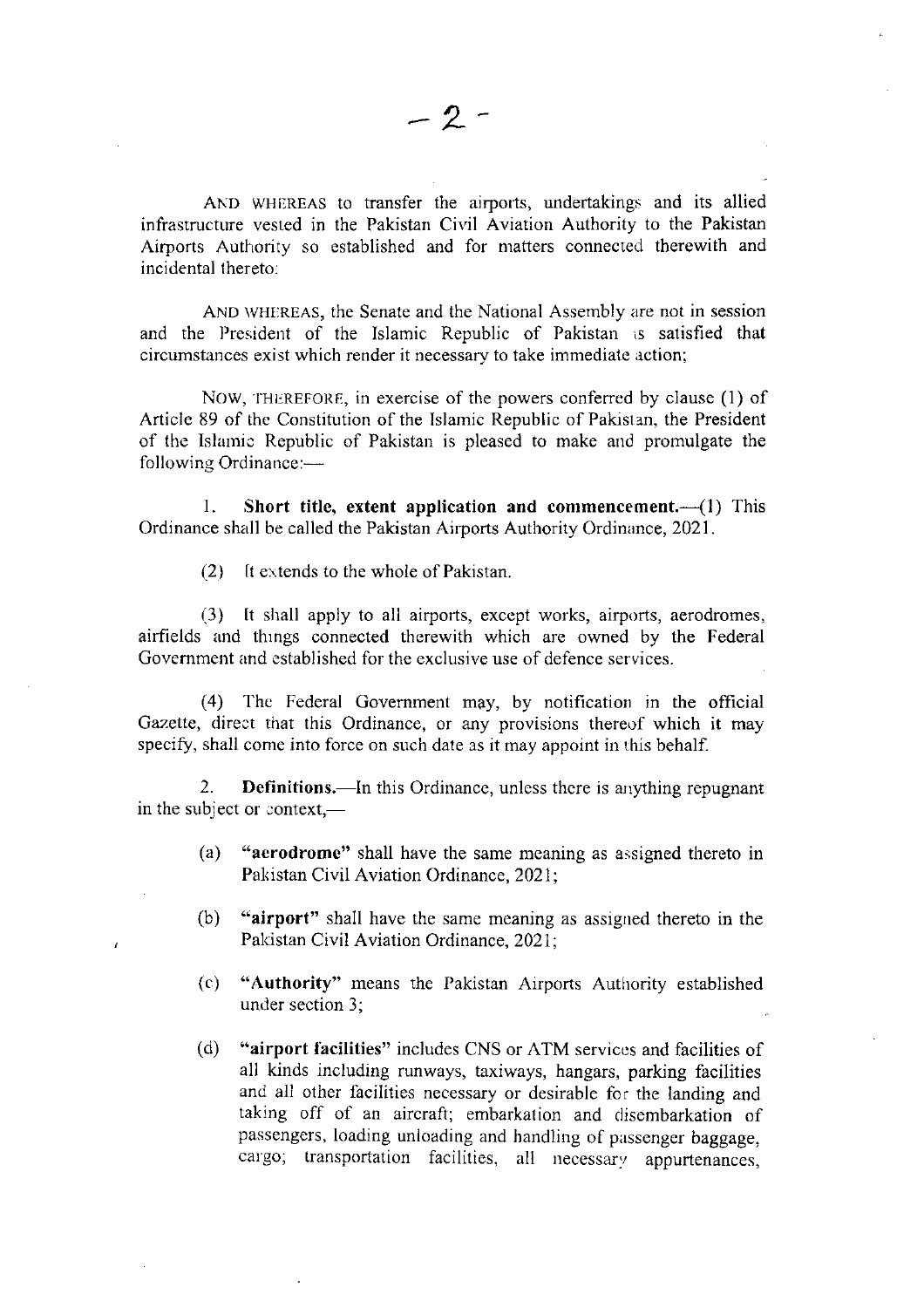machinery and equipment; terminal building with developed commercial concessions including shops, hotels, restaurants and catering facilities for passenger comfort and convenience; aircraft maintenance and repair facilities considered necessary or convenient by the Authority in connection therewith;

- (e) "airport property" means all tangible or intangible property, assets and rights of whatsoever kind used or intended to be used in connection with the airport and whether in the possession or control of the Pakistan Civil Aviation Authority, including the airport lands, land records and all documents of whatsoever kind relating to the airport;
- (f) "Board" means the Board constituted under section 7;
- (g) "CNS and ATM services" means provision of communication, navigation and surveillance and air traffic management services of the Authority;
- (h) "Chairperson" means the Chairperson of the Board;
- (i) "Director General" means the Director General of the Authoriry; and
- 0) "Division concerned" means the Division to which the business of this Ordinance stands allocated.

3. Establishment of the Authority.  $\left( 1 \right)$  As soon as may be, after the commencement of this Ordinance, the Federal Government shall, by notification in the official Gazelte, establish an authority to be known as the Pakistan Airports Authority.

 $(2)$  The Authority shall be a body corporate, having perpetual succession and a common seal with power, subject to the provisions of this Ordinance, to acquire and hold property, both rnovable and immovable and shall sue and be sued by the said name.

4. Power of the Federal Government to issue directives, etc.—The Federal Government may, by notification in the official Gazette as and when it considers necessary, issue directives to the Authority on matters of policy and such directives shall be binding on the Authority and whereas question arises as to whether any matter is a matter of policy or not, the decision thereof of the Fedcral Government shall be final.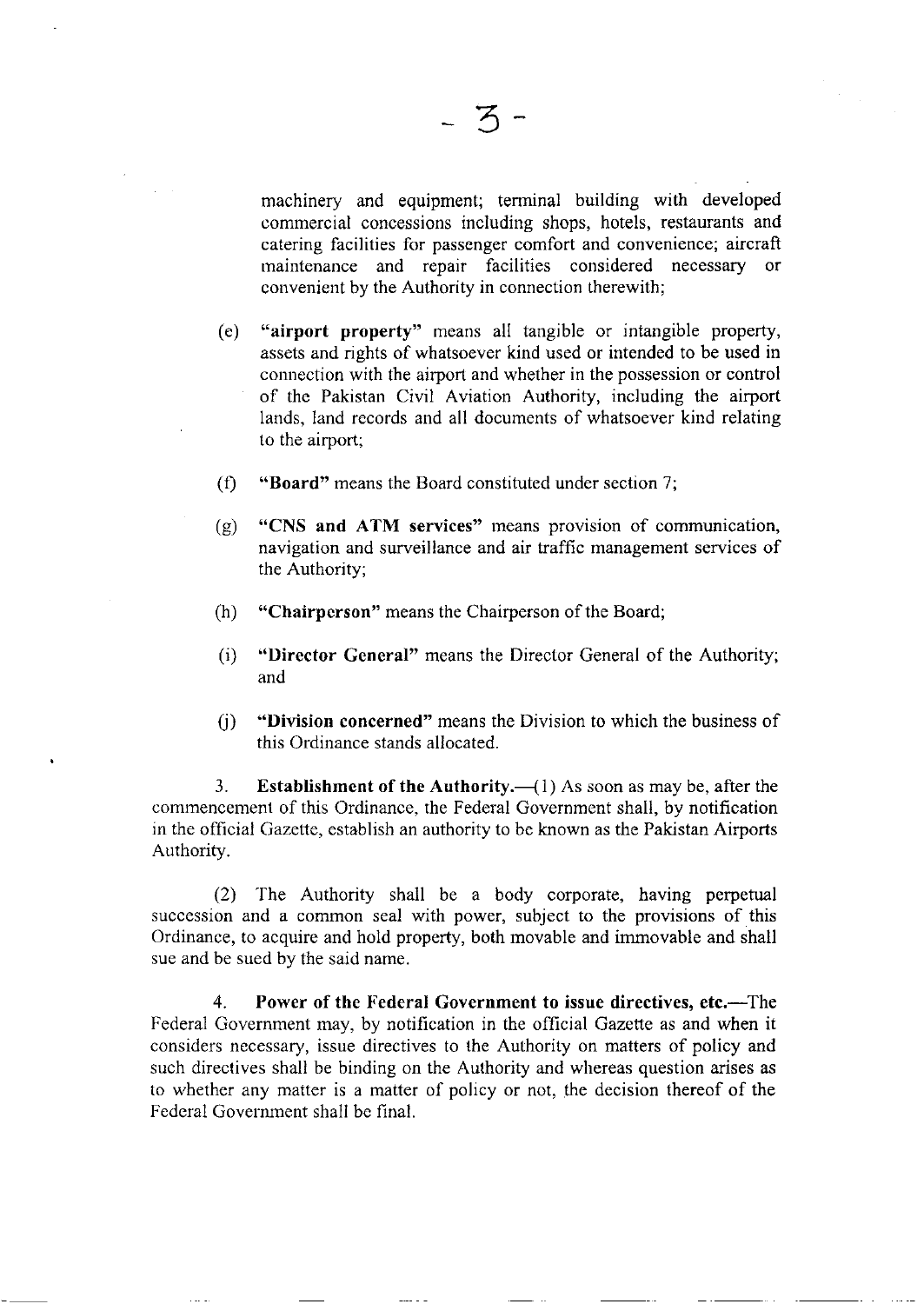5. Power and functions of the Authority.-- (1) The powers and function of the Authority shall be to.-

- (a) plan, promote and prepare schemcs for the construction, development, operation and maintcnance of airports; its allied infrastructure and facilities for safe, efficient, adequate, cnvironmental friendly, economical and properly coordinated civil air transport services and air navigation services;
- (b) conduct airport operations in a cost-effective and efficient manner;
- (c) take measures as are necessary for the efficient operation and managcment of the airspace;
- $(d)$  cnsure application of safety standards at the airport;
- (e) ensure smooth operation of functions of different agencies at airports;
- $(1)$  plan, develop, construct and upgrade airport and airport facilities including aviation infrastructure in Pakistan;
- $(g)$  operate, manage and maintain airports and aerodromes in an cfficient and businesslike manner including provision of airport services and facilities such as-
	- $(i)$  landing and taking off of aircraft, airfields, nunvays, taxiways, parking aprons, lighting of airfield; marking and signage of airfields, runwavs, taxiway and apron;
	- (ii) search and rescue services; assistance to an aircraft in distress over the territory of Pakistan, provision of crash landing, fire fighting at all airports and aerodromes to aircraft in need and environmental hazard control services;
	- (iii) airfield supervisory, security services and any other services necessary for the safe, efficient operations for aircraft during Ianding and takeoff;
	- $(iv)$  maintenance and repair of aircraft; aircraft hangars;
	- (v) common hydrant infrastructure, its allied services and facilities for aircraft refueling including waste disposal;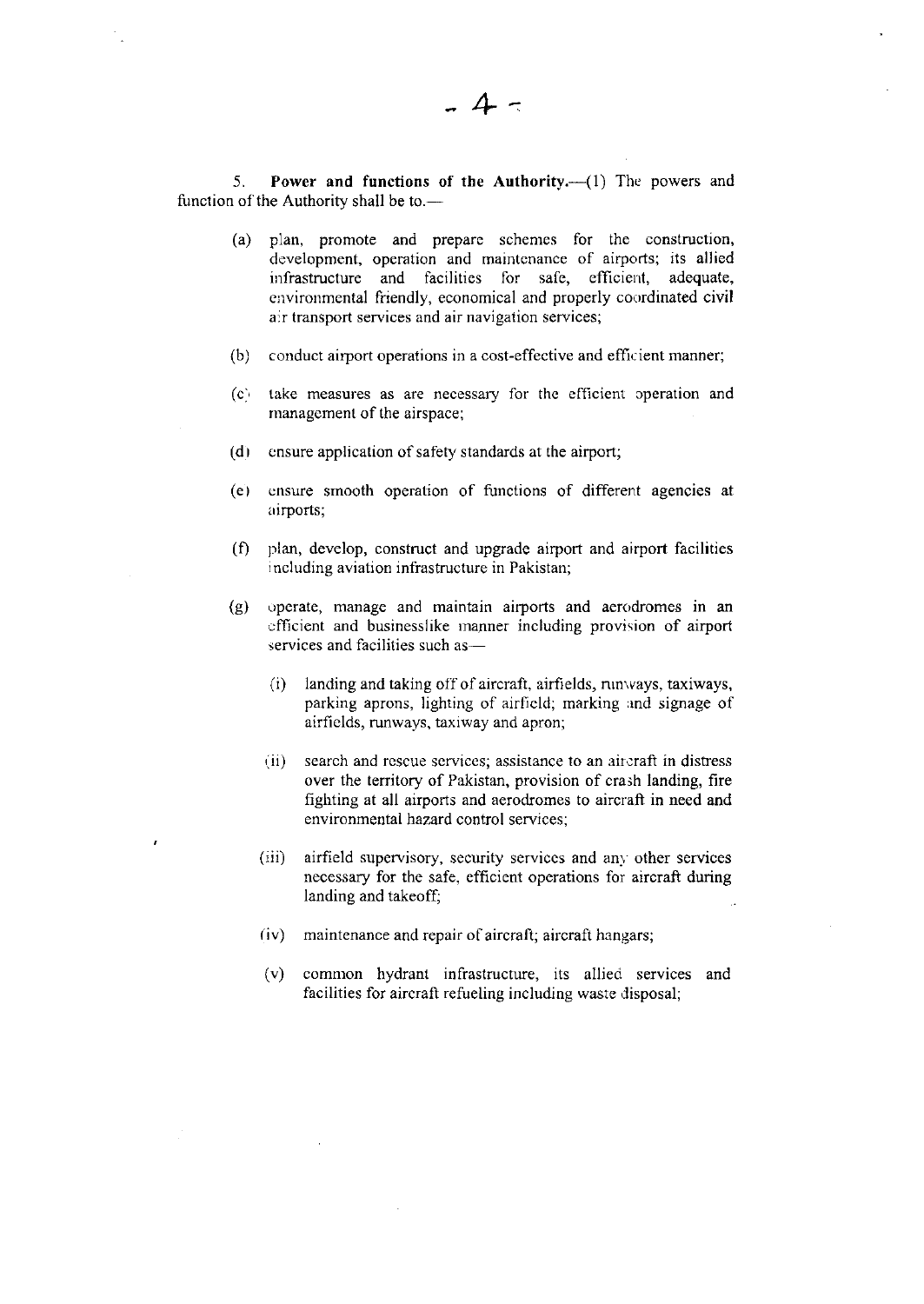- (ui) services and facilities for the handling of cargo, storing and processing of cargo, customs and quarantine services for cargo;
- (vii) passenger terminals, concourses, ground handling facilities, baggage handling systems and equipment, inter-terminal transit systems, flight information and public address systems, flight catering services and facilities;
- (viii) services and facililies for the operation of customs, immigration, narcotics control, public health and quarantine checks and control;
	- (ix) management of commercial concessions, licenses and leases at the airport for facilitation of passengers including airport retails;
	- (x) operation, management, maintenance and serviceability of systems, equipment, buildings, allied infrastructure including their periodic up-gradation, replacements, overhauls; and
- (\*i) any service or facility connected thereto or ancillary to the operation of airports as may be prescribed;
- (h) plan, procure, install, maintain navigational aids, communication equipment, beacons and ground aids at the airports and at such locations as may be considered necessary for provision of communication navigation services (CNS), air traffic management services (ATM)to provide safe and efficient operation of aircrafts and communication scrvices;
- (i) develop and implement master plan and airport layout plan for management of estates and land at airports and aerodromes;
- $(i)$  ensure security clearance of all persons performing functions of the Authority; and
- (k) prescribc and collect the rates, fees and charges authorised by this Ordinance or by any rules and regulations made thereunder.
- (2) The Authority may, if it considers necessary,—
- (a) approve estimates of development projects and maintenance works and award of contracts for construction, maintenance and operation of airports and facilities;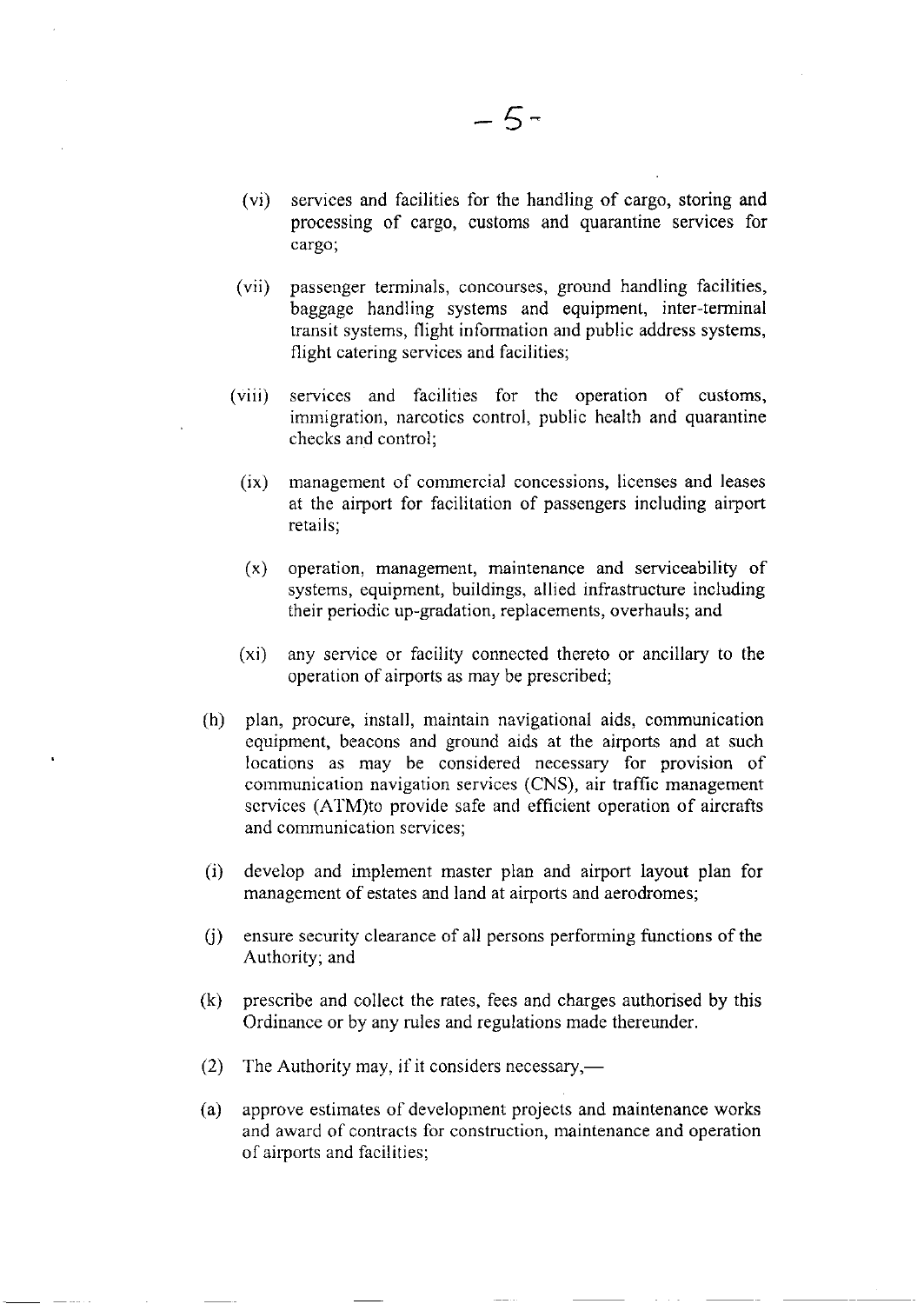(b) subject to clause (a) undertake any approved works. incur any expcnditure, procure vehicles, plants, machinery and material, required for its use and enter into and perform all such contracts as it may consider necessary or expedient;

 $-6-$ 

- (") approve capacity building programmes, trainings and training facilities which are associated thereto and in furtherance of its functions or any matter relating to airport management;
- (d) enter into contracts for the supply of goods, services or any other contracts as may be necgssary for the excrcise, perfornance and discharge of its functions;
- (e) enter into public-private partnership and or private sector participation arrangements;
- (f) acquire by purchase, lease, exchange or otherwise any land or imrnovable property or any intcrest in such land or property;
- (g) plcdge any property vested in it, including the immovable assets transferred to it under this Ordinance for purposes including raising finances for the development projects to be undertaken by it;
- (h) grant lease of land for airport or for development of allied infrastructure; and
- (i) form one or more companies under the Act of 2017  $(XIX)$  of 2017) for performance of its functions under this Ordinance.

(3) Notwithstanding anything contained in this Ordinance, the Authority may provide consultancy, construction and management services; and technical services for establishment of private airports and undertake operations in Pakistan and abroad in relation to airports, ground aids and safety services or any facilities thereat. For such services the Authority may enter into any arrangement on such terms and conditions as may be agreed to between the Authority and the sponsor or agency.

(4) Subject to the provisions of any other law for the time being in force, the Authority and the Director General may exercise such powers and perform such functions, as the Federal Government may, by notification in the official Gazette, specify.

(5) The acquisition of any land or any interest in land for the Authority or for any dcvelopment or establishment of airpons under this Ordinance shall be deemed to be an acquisition for a public purpose within the meaning of the Land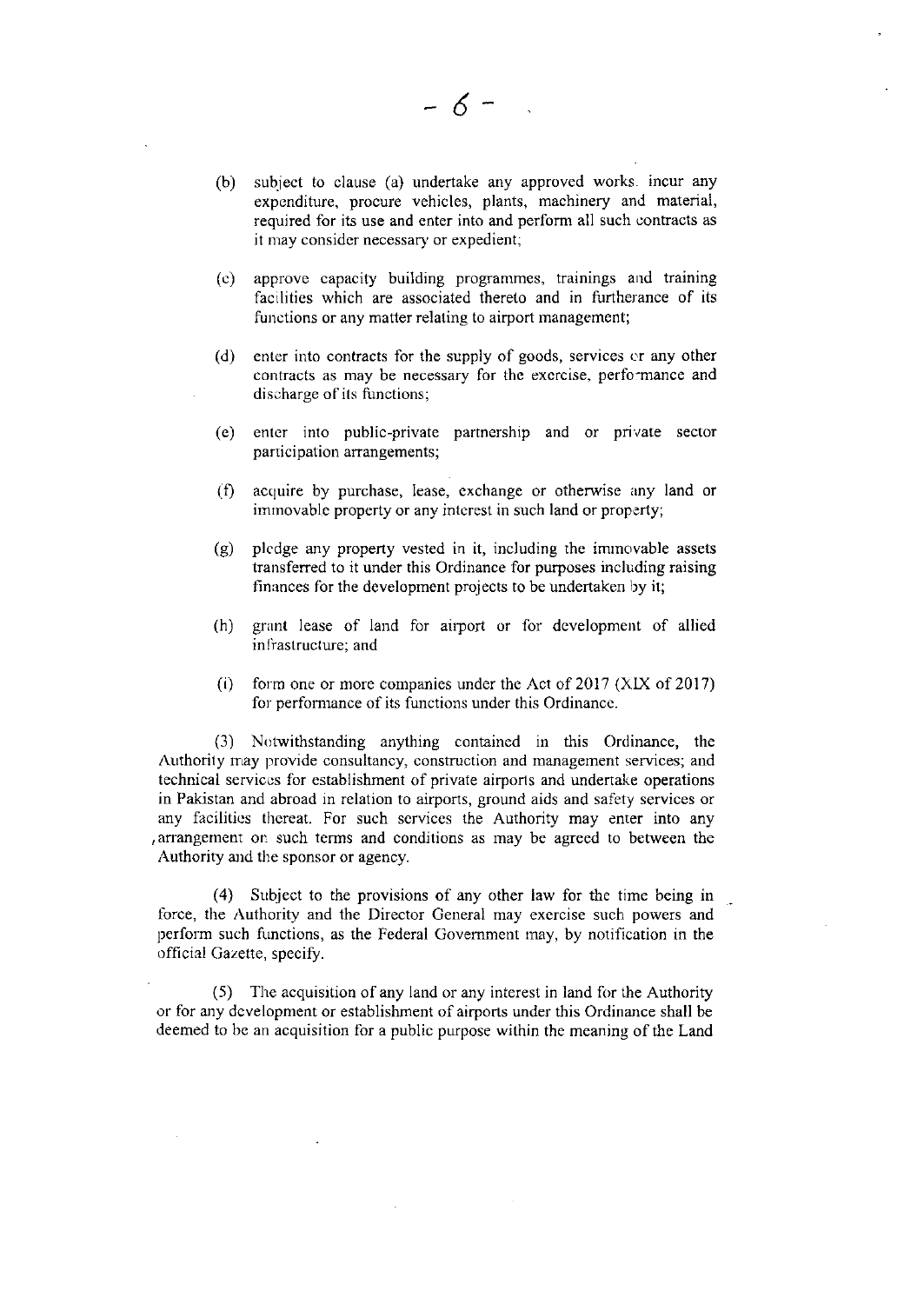Acquisition Act, 1894 (I of 1894), and the provisions of the said Act shall apply to all such proceedings.

(6) The Director General or any person authorised by him may enter upon and survey any land, erect pillars for the determination of intended lines of works, make borings and excavations and do all other acts which may be necessary for thc preparation of any scheme, provided that, when the affected land does not vest in the Authority, the power conferred by this sub-section shall be exercised in such manner as to cause the least interlerence with and the least damage to the rights of the owner thereof.

(7) When any person enters into or upon any land in pursuance of subsection (6), he shall at the time of entering or as soon thereafter as may be practicable pay or lender payment for all necessary damage to be done as aforesaid and in case of dispute as to the sufficicncy of the amount so paid or tendered the dispute shall be referred to the deputy commissioner of the district whose decision shall be final.

6. Operation, control of airports etc.— $(1)$  For the purposes of this Ordinance the Authority shall apply to the Pakistan Civil Aviation Authority for issuance or renewal of a licence to establish, develop, maintain and operate an airport.

(2) The airports and aerodromes transferred to the Authority on the commencement of this Ordinance, shall be exempted from the provision of licensing under sub section (1) for a period of one year and shall progressively apply for issuancc of licences for the operation and maintenance of such airports and aerodrome.

(3) The Aulhority for the purpose of operation, management and development of airports or aerodrome may enter into such agreements, arrangcmcnts and contract as it may deerns appropriate, subject to conditions as may be prescribed.

7. **Board.** $-(1)$  The general direction and administration of the Authority and its affairs shall vest in a Board consisting of such members which may exercise all powers, perform all functions and do all acts and things which may be exercised, performed or done under this Act by the Authority, namely:—

| Sr. | Name                                        | <b>Status</b> |
|-----|---------------------------------------------|---------------|
| No. |                                             |               |
|     |                                             |               |
|     | Secretary of the Division concerned         | Chairperson   |
|     | Vice Chief of Air Staff, Pakistan Air Force | Member        |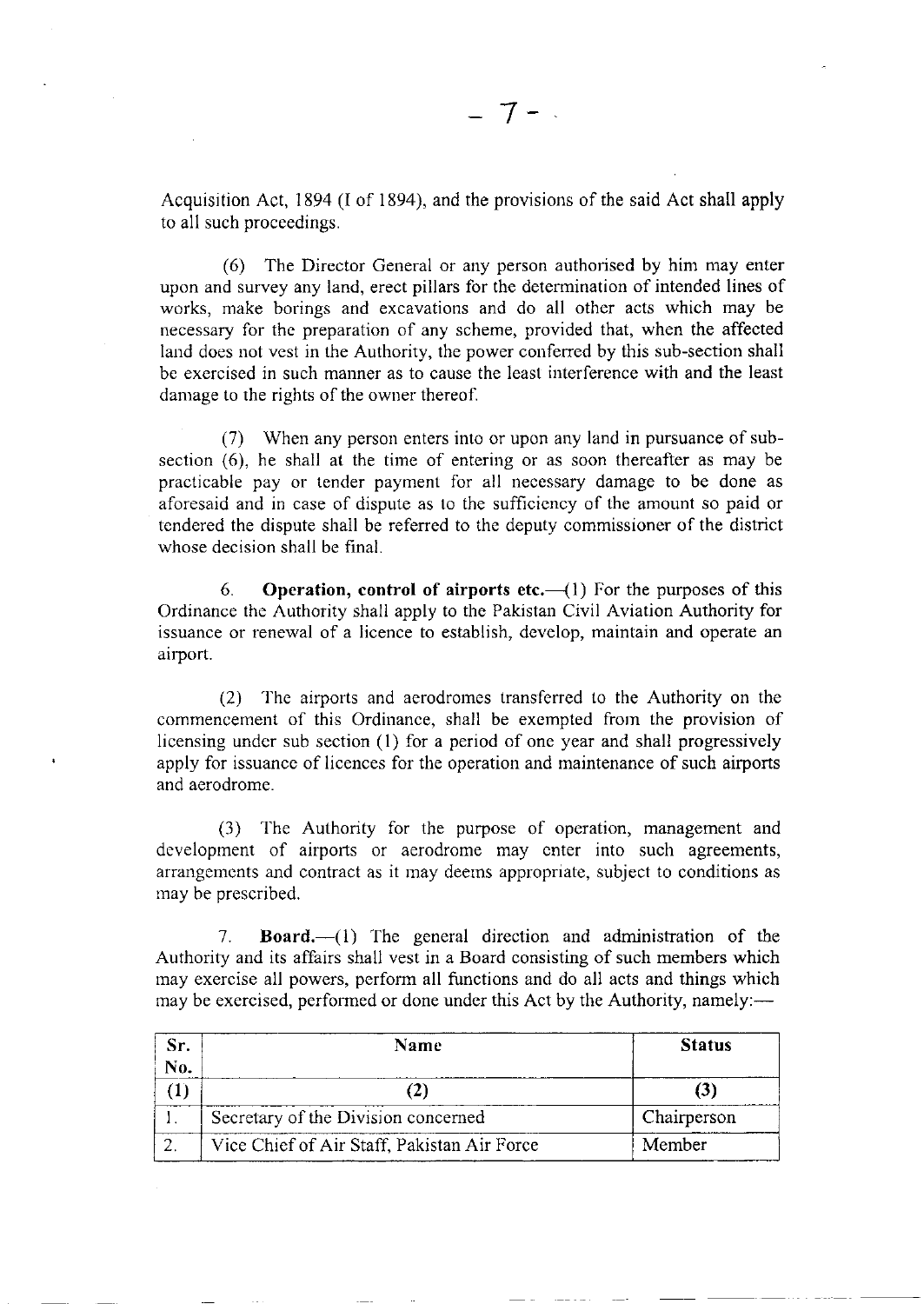| $\left(1\right)$ |                                                                                                    | (3)       |
|------------------|----------------------------------------------------------------------------------------------------|-----------|
| 3.               | Director General of the Authority                                                                  | Member    |
| $\overline{4}$ . | a representative not below BPS-21 of the Planning,<br>Development and Special Initiatives Division | Member    |
| 5 <sub>1</sub>   | a representative not below BPS-21 of the Finance<br>Division                                       | Member    |
| 6.               | Member of Federal Board of Revenue                                                                 | Member    |
| 7.               | Any officer of the Authority duly qualified to hold<br>the post of Secretary of the Board          | Secretary |

(2) I'he Federal Government may, by notification in the official Gazette, amend sub-section  $(1)$  so as to add any clause thereto, or modify any clause theroof or omit any clause therefrom.

(3) 'l'he Board may co-opt not more than three technical independent members having requisite experience and qualification, for such period as it may determine. The meetings of the Board shall be held at such times and places and in such manner as rnay be prescribed by regulations.

(4) For the purpose of advising or assisting the Board in the performance of its functions, the Board may appoint such committees as it deem fit.

 $(5)$  Each committee appointed by the Board shall consist of at least two members together with such other persons as the Board under sub-section (4) may deem fit for the purpose in respect of which the committee is appointed.

 $(6)$  On receipt of advice from any of its committees, the Board shall decide whether or not to adopt that advice, in whole or in part or with such modifications as the Board thinks fit.

(7) A committee appointed under sub-section  $(4)$  shall, in the performance of its functions delegated by the Board, at all times be subject to , shall adhere to all policies of the Board. such directions, conditions and restrictions as may be imposed by the Board and

(8) l'he chairman of each committee appointed under sub-section (4) shall ensure that the committee prepares and submits to the Chairperson of the Board a report of the functions delegated to the committee, and the progress thereof, before the end of every quarter in the year.

8. Meetings and proceedings of Board. $\left(\begin{array}{cc}1\end{array}\right)$  The meetings of the Board shall be held as and when convened by the Chairperson, al least quarterly.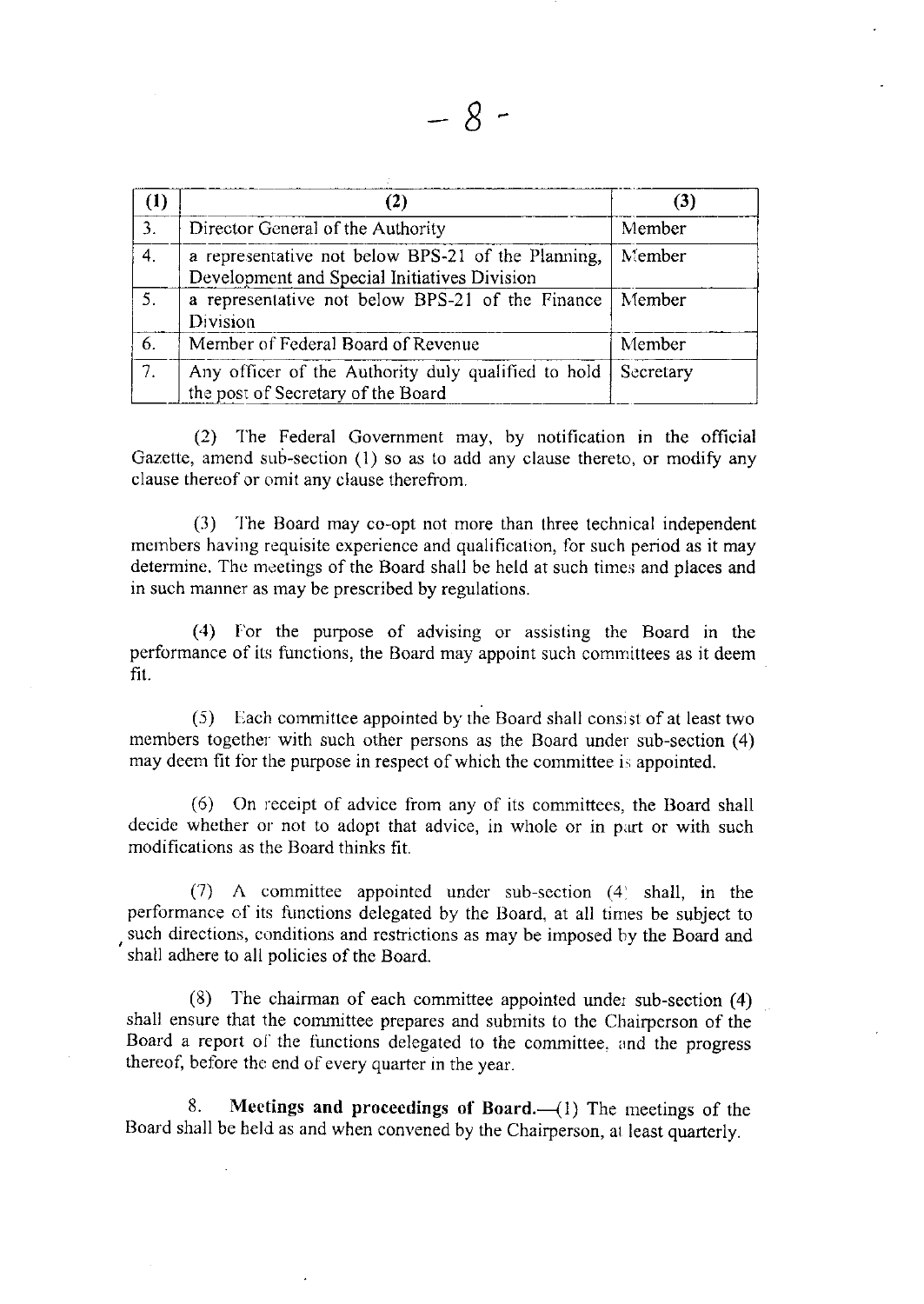(2) The Chairperson or, in his absence, a member authorised by him in this behalf and three members shall constitute a quorum for a meeting of the Iloard.

(3) A decision at a meeting of the Board shall be adopted by a simple majority of the members present and voting except that in the case of an equality of votcs the Chairperson or as the case maybe, thc member presiding the meeting shall havc a casting vote in addition to his original vote.

(4) The Chairperson, or in his absence a member authorised by the Board in this behalf shall preside meeting of the Board.

(5) Subject to the quorum Board may act notwithstanding any vacancy in its membership.

(6) Subject to thc provisions of this Ordinance, the Board may regulate its own procedure generally and in particular, the holding of meetings, the notice to be given of such meetings, the proceedings thereat, the recording and keeping of minutes and the custody, production and inspection of such minutes.

9. Executive Committees.—(1) There shall be an Executive Committee of the Authority consisting of the Director General, who shall be its head, Additional Director General, Deputy Director General, Director Human Resource and Director Finance to be its members including such other members as may be nominated by the Director General from amongst the most senior officers of thc Authority.

(2) The Executive Committee shall exercise such administrative, executive. financial and technical powers as may be delegated to it by the Board.

(3) The Executive Committee may, in an emergency which in its opinion rcquires immcdiate action, take such action as it considers necessary, and shaft report it for approval to the Board in its next meeting.

10. Director General duties, powers and functions.—(1) The Federal Govemment shall appoint the Director General who shall be an eminent professional of known integrity and competence with at least twenty years of related experience in airport management, business, engineering, finance, accounting, economics, or the aviation industry.

(2) The Director General be the executive head of the Authority and shall be responsible for the day-to-day management and administration of the Authority and exercise such powers and functions subject to the provisions of this Ordinance including.—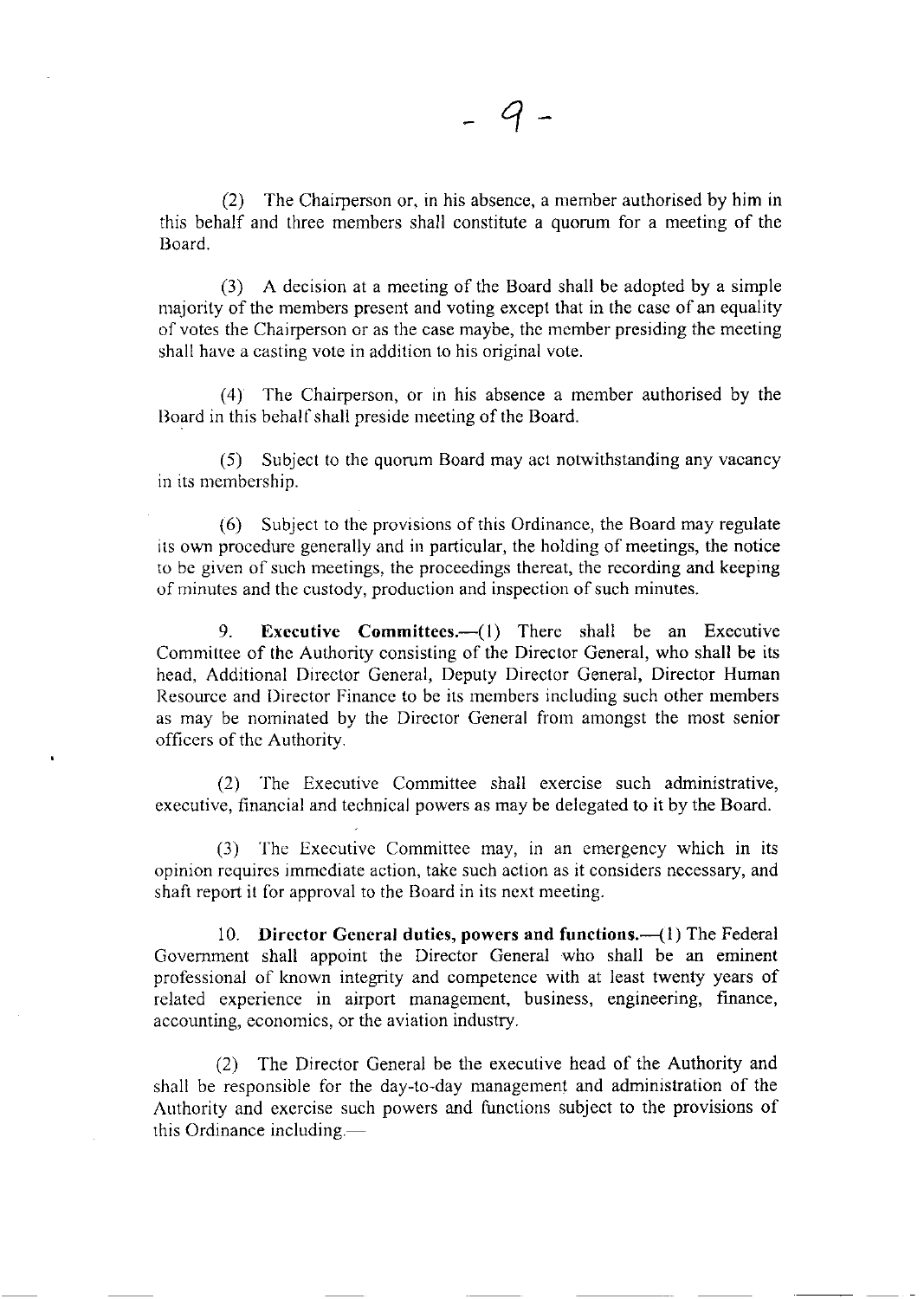- $(a)$  the overall operation, management and maintenance of Airport : ncluding all safety aspects;
- (b) financial and operational matters;
- (c) supcrintend the performancc of the lunctions of the Authority as set out in section 6 of this Ordinance:
- (d) oversee the works and ongoing provision of Airport Services and Air Navigation Services;
- (e) have responsibility for the enforcement and administration, on behalf of the Board as specified from time to time.

(3) In the absence or inability of lhe Director General to perform his functions, the Chairperson of the Board may appoint a senior most employee of [he Authoritv to discharge the functions of the Director General during his absence or inability.

11. Term of office of the Director General.-(1) Subject to the provisions o{ this Ordinance, the Director General shall hold office for a term of three years from the date of his appointment or till attaining the age of sixty years whichever is earlier and shall receive such salary and allowances and be subject to such conditions of service as may be determined by the Federal Government.

(2) The Director General may be eligible for re-appointment for a period of up to two years subject to upper age limit of sixty years.

12. Resignation by the Director General.—The Director General by notice in writing to the Federal Government may resign from his office:

Provided that such resignation shall take effect from the date of accepted from the Federal Government.

13. Removal of the Director General. $-\frac{1}{2}$  Subject to sub-section (2), the Federal Government may, remove the Director General from his office.

ł

- (2) The Director General may be removed from his office, if he,—
- (a) in the opinion of the Federal Government, fails to discharge, or becomes incapable of discharging, his duties under this Ordinance; o.r
- (b) has been convicted ol'an offence involving mora) turpitude; or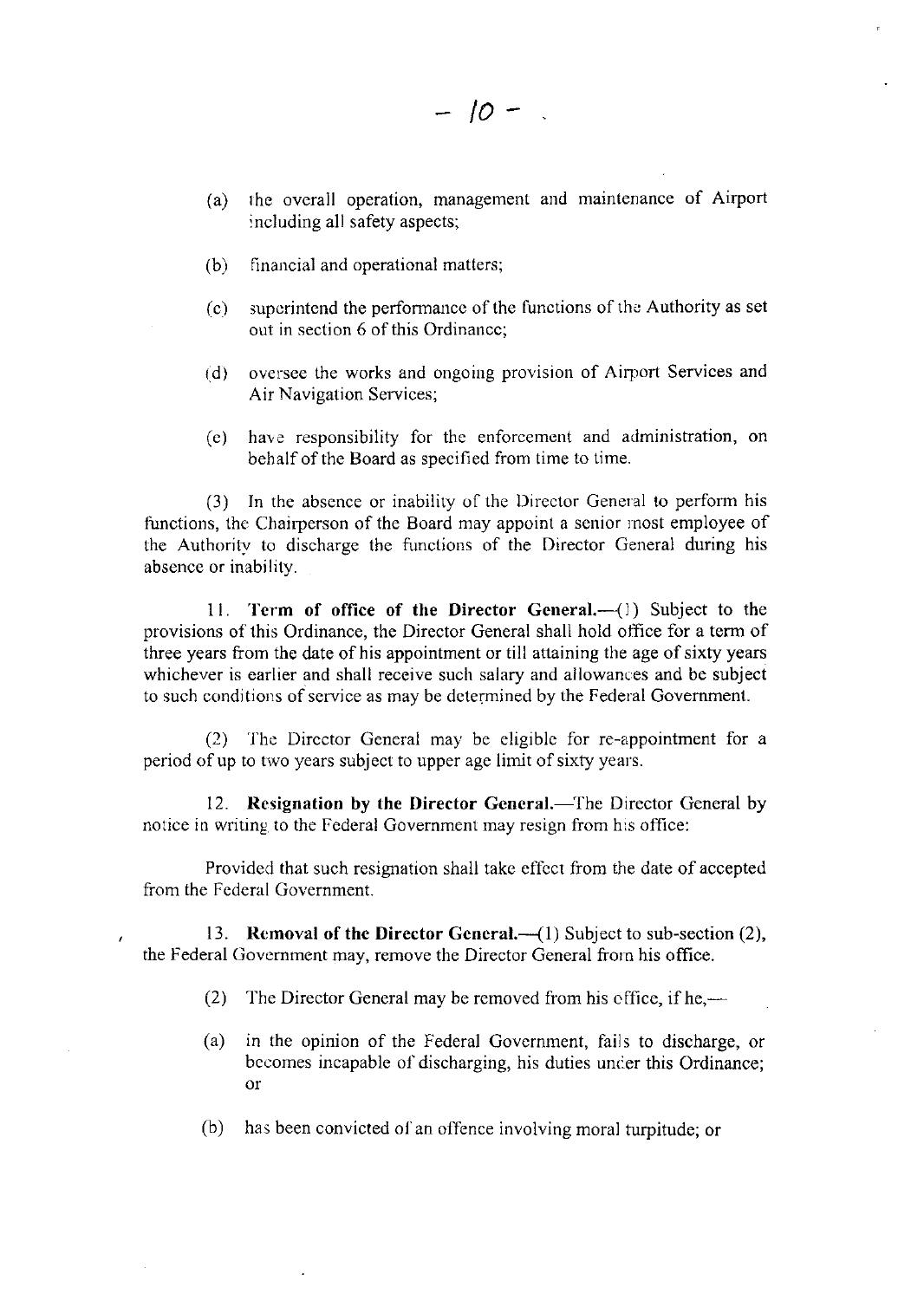(c) has knowingly acquired or continued to hold without the permission in writing of the Federal Govemment, directly or indirectly or through a partner, any share or interest tangible or intangible in any licence, certificate, permit, authorization, inspections, examinations, contract related to aviation industry affecting the regulatory control of thc Authority.

14. Disclosure of interest by Director General.—(1) In case of any, direct or indirect interest in any matter relating to a contract or other transaction or project of thc Authority, the Board Member or the Director General, as the case may be, shall disclose the nature of his interest in the first meeting of the Board after which its come to his knowledge.

(2) A disclosure under sub-section (l) shall be recorded in the minutes of the meeting of the Board and, after the disclosure, that member or Director General shall not take part in any deliberation of the Board with respect to that contract, transaction or project. For the purpose of determining whether there is a quorum, a menrber or Director General shall be treated as being present at a meeting notwithstanding that they cannot vote or have withdrawn from the meeting in respect of the matter in question.

15. Delegation of powers.  $\left(1\right)$  The Authority may, by general or special order, delegate to the Executive Committee, the Director General or an officer of the Authority any of its powers, functions under this Act, subject to such conditions as it may think fit to impose:

Provided that every delegation under this section shall be in writing and shall bc revocable by the Board, but no such delegation shall prevent the Board from exercising the powers so delegated.

16. Recruitment of officers, etc. $-(1)$  The Authority may, from time to timc, appoint such Ofhcers, servants, experts and consultants as it may consider necessary for the perfonnance of its functions.

(2\ Ihe Authority shall prescribe by rcgulations the procedure for appointment of its officers, servants, experts and consultants, and the terms and conditions of their service.

17. Members, officers etc., to be public servants.—The Director General, members, officers, servants, experts and consultants of the Authority, shall, when acting or purporting 10 act in pursuance of any of the provisions of this Ordinance or the rules or regulations made thereunder, be deemed to be public servants within the meaning of section 2l of the Pakistan Penal Code (Act XLV of 1860).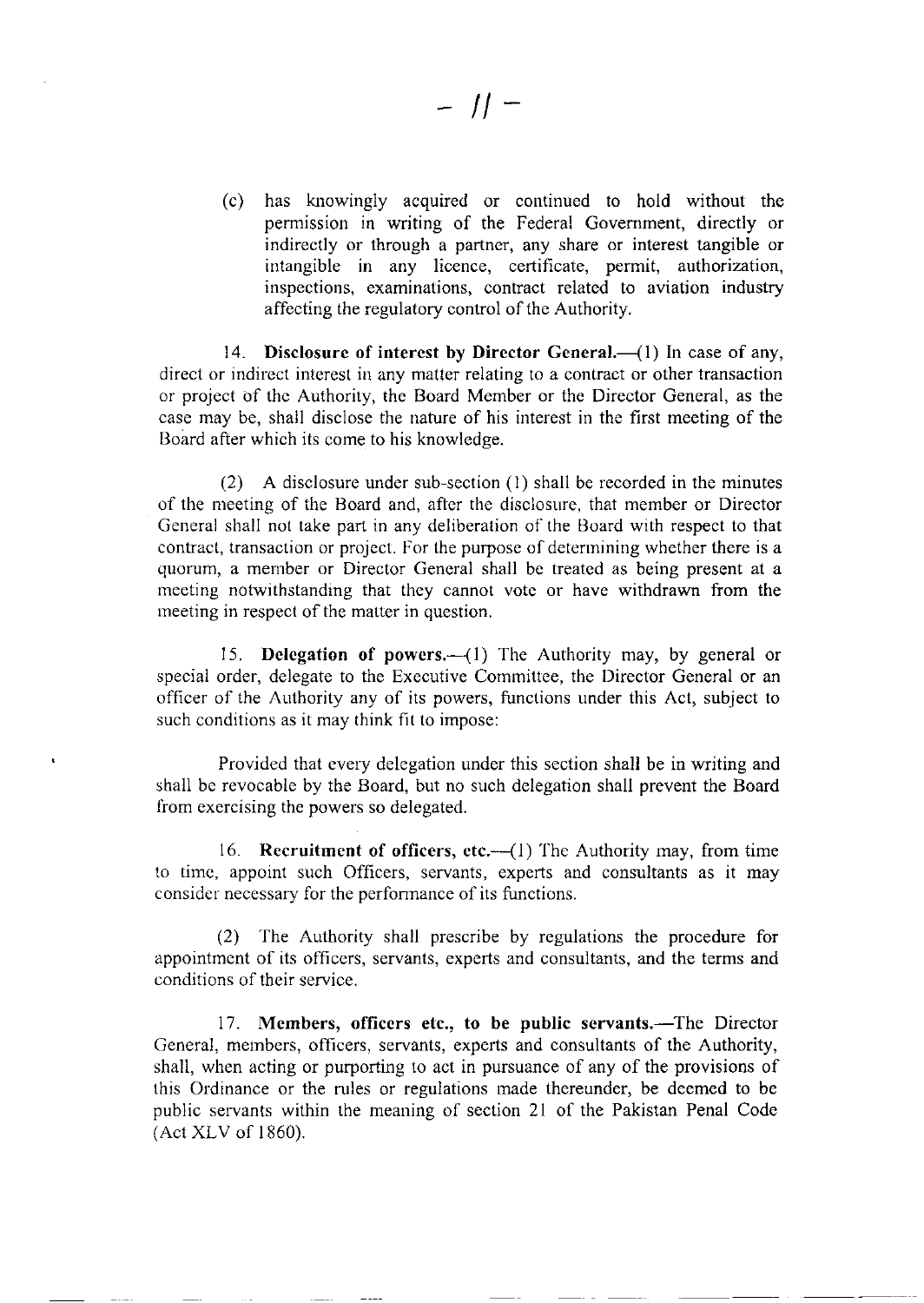18. Intentional damage to airport facilities or property.-Whosoever intentionally damages any airport facility or property in or about any airport or interferes with the navigational or communication aids for landing or take-off of aircraft at any airport or in flight in such manner as to endanger, or likely to endanger the life of any person or property, shall cornmit an offence under this Ordinance, on summary conviction, punishable with irnprisonment for a term not exceeding ten years or with fine not exceeding ten million rupees or with both.

19. Making false, misleading statement.—Whosoever makes, either knowingly or recklessly, any statement which is false or misleading in any material return, claim or other document, which is required or authorised to be made under this Ordinance, rules and regulations made thereunder shall commit an offence under this Ordinance, on summary conviction, punishable with imprisonment for a term not exceeding three years or with fire not exceeding five million rupees or with both.

20. Contravention of this Ordinance, rules and regulations. $-$ (1) Whosoever, while on duty or lawfully errployed on any airport or aerodrome, or on any aircrall used by or for the purposes of air transport and cargo services or vehicle endangers the safety of any person  $-$ 

- (a) by contravening of the provisions of this Ordinance, or any rules or regulations made thereunder; or
- (b) by contravening any lawful order, dircction given in writing to such pcrson, or made in respect of his servicc; or
- (c) by being under the influence of any drug, narcotic substances, etc; or
- $(d)$  by any rash or negligent act;

(2) Subject to sub-section (1) whoever contravene any provision of this Ordinance shall commit an offence under this Ordinance, on summary conviction, punishablc with imprisonrnent for a tetm not exceeding one years or with fine not exceeding five hundred thousand rupees or with both.

21. Commission of intentional fraud.—Whosoever, with intent to defraud. demands or rcceives from any other person delivering goods for carriage or warehousing by rneans of the Authority or from any other person making use of the facilities provided by means of the Authority, and greater or less amount than he should demand or receive, shall commit an offence under this Ordinance, on summary conviction, punishable with imprisonment for a term not exceeding three years or with fine not exceeding one million rupees or with both.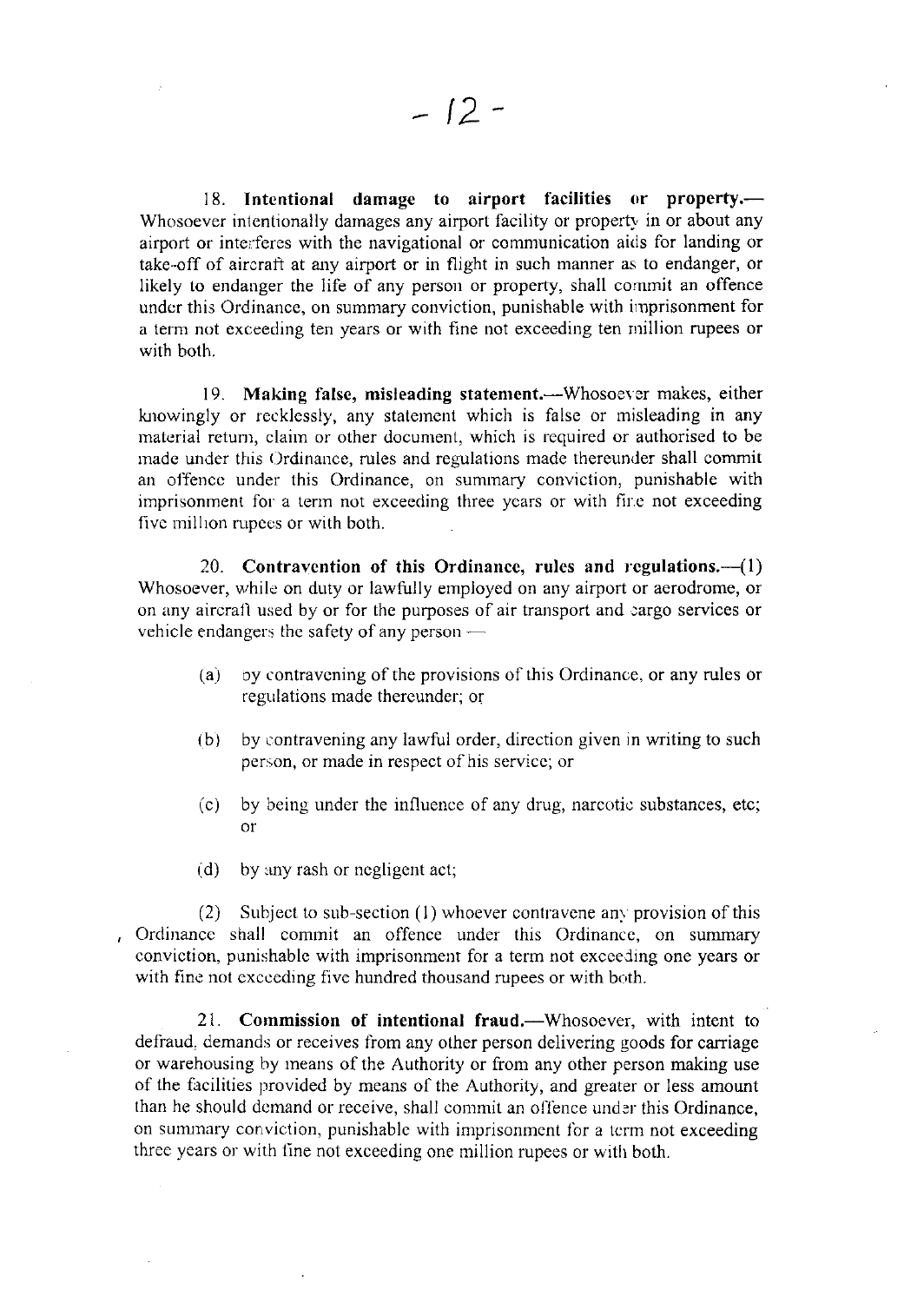## 22. Offence of trespass, etc. $-(1)$  Whosoever-

- (a) enters a prohibited or restricted area of any airport facility or property, refuses to leave such airport facility or property after being requested to do so by an officer in-charge of the airport or any authorised officer of the Authority or member of the Airport Security Force shall be deemed to be a trcspasser for the purpose of this Ordinance;
- (b) being on airport facility or property, or upon any vehicle used by or for the purposes of the Authority-
	- (i) refuses when called upon by an officer in-charge of the airport or any authorised officer of the Authority or member of the Airport Security Force to give his name and address, or give a false name or address, for the purpose of avoiding prosecution;
	- (ii) behaves in an offensive or a violent manner to the annoyance of any other person;
	- (iii) discharges any firearm or does anything which may cause injury to any person on such airport facility or property or vehicle;
	- (iv) commits any nuisance which directly or indirectly endangers flight safety by any means including but not limited to laser lights, kite flying, fireworks or flying a drone within the restricted area;
	- (v) commlts any act of indecency, or uses abusive or foul language;
	- (vi) without Iawful cxcusc, contravenes any lawful direction given by officer in-charge of airport or any authorised employee or member of the Airport Security Force;
	- (vii) save with the express permission of the Director General, deals, sells or exposes for sale any article or advertise, applies for or solicits customers of any description;
	- (viii) smokes in any part of such airport facility or property or aircralt or vehicle bearing a notice that smoking is prohibited;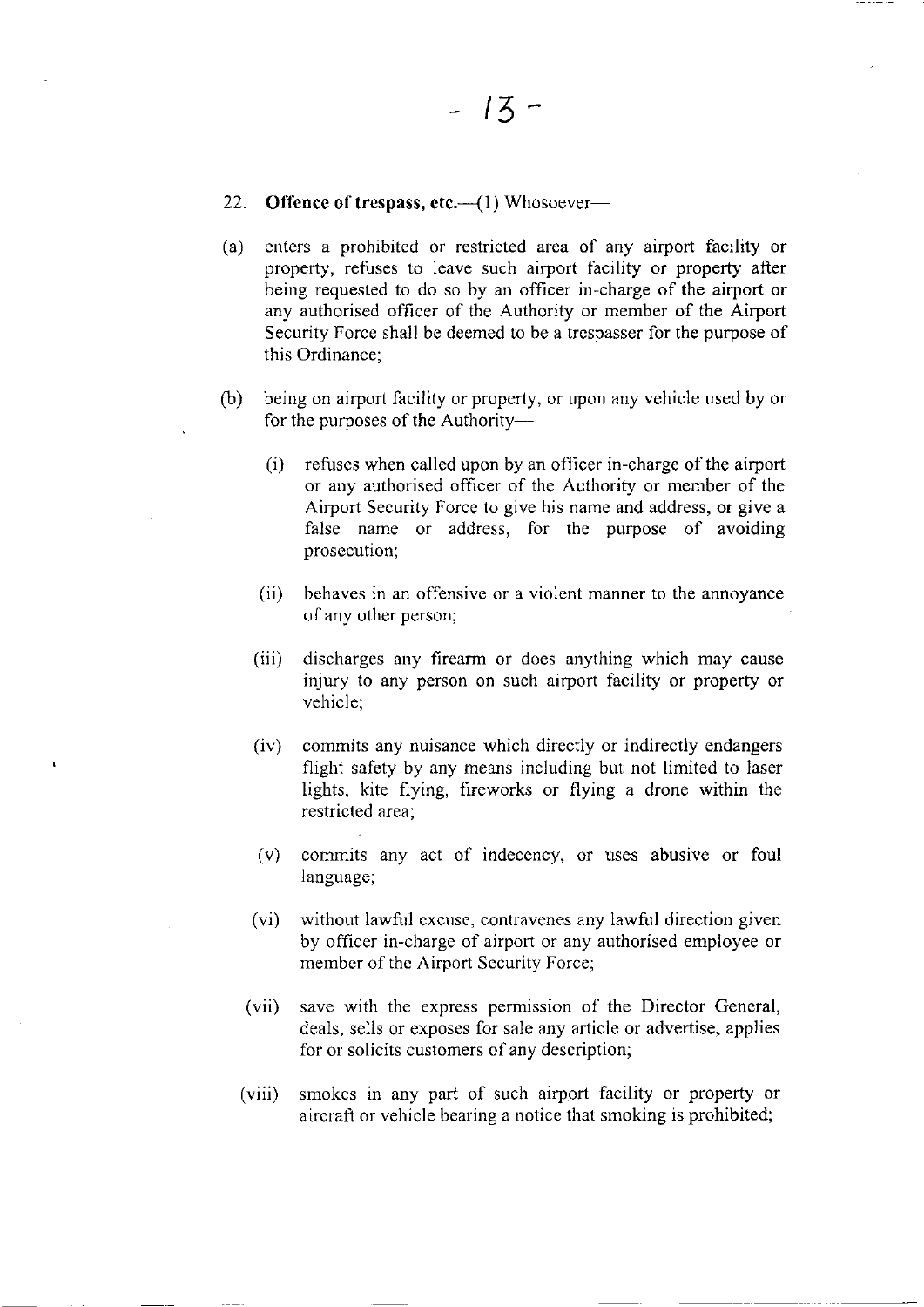(ix) disposes of garbage, or deposit refuse or any other object at an airport or aerodrome except by placing it in the receptacle provided for the purpose:

 $-14-$ 

 $\epsilon$ 

- (r) abandons any property or other thing at an airport or aerodrome; and
- $(x_i)$  engages in gambling, or operate a gambling device, at an airport or aerodrome;
- (c) writes, draws, or affixes any profane, obscene, indecent or abusive word, matter, representation or character upon any airport facility or property or upon any aircraft or vehicle within the airport or aerodrome;
- (d) defaces the writings on any board or any notice authorised to be maintained upon any airport facility or property or upon any aircraft or vehicle within the airport or aerodrome;
- (e) damages or without lawful excuse interferes with any airport facility or property;
- $(f)$  being a driver or conductor of any vehicle, disobeys within the premises of the Authority, any reasonable directions given by an officer in-charge of the airport or any authorised officer of the Authority or member of the Airport Security Force.
- $(g)$  fails to deliver at the earliest possible opportunity to any authorised employee any property, which there is reason to believe has been lost or forgotten or found on any premises of the Authority, or on any aircraft or vehicle used by or for the purposes of the Authority;
- (h) wilfully obstructs or impedes any other person in the discharge of his duties arising out of his employment in or for the purposes of the Authority;

ł

- r.i) gives or offers to any other person rnoney or money's worth for the purpose of avoiding payment of any sum due to the Authority; or
- $(i)$  unlawfully removes any property of the Authority, shall commit an offence under this Ordinance, on summary conviction, punishable with imprisonment for a term not exceeding three vears or with fine not exceeding one million rupees or with both.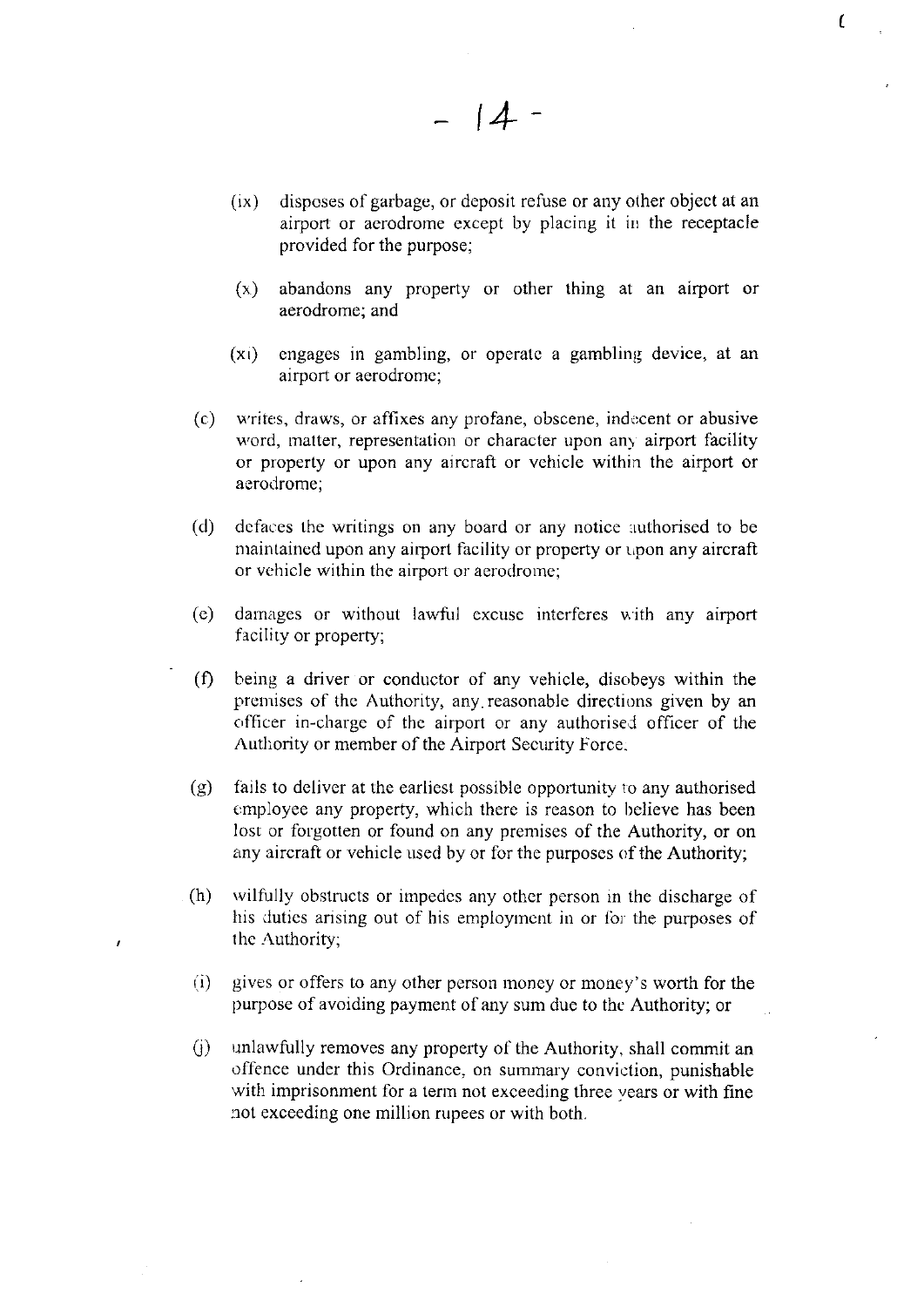23. Arrest without warrant. $-(1)$  Whosoever commits any offence mentioned in section I9, section 20, section 21, or section 22 under this Ordinance may be arrested without warrant by officer in-charge of the airport or any authorised officer of the Authority or member of the Airport Security Force.

(2) Whosoever commits any offence against this Ordinance or any regulations made thereunder, other than an offence mentioned in sub-section (1), may be arrested without warrant by officer in-charge of the airport or any authorised officer of the Authority or member of the Airport Security Force if-

- (a) there is reason to believe that such person will abscond;
- (b) he refuses on demand to give his name and address; or
- (c) there is a reason to believe that the name and address given by him are incorrect:

Provided that, save where there is reason to believe that such person will abscond, he shall, if his true name and address are ascertained, be released on his executing a bond without sureties for his appearance before a Special Magistrate when required under this Ordinance.

(3) Any person who commits any of the offences under section 22 may be required by officer in-charge of the airport or any authorised officer of the Authoriry or member of the Airport Security Force to leave the premises, aircraft or vehicle, as the case may be, in which such person is at the time of the commission of the offence and if such person fails to comply with such requirement the may be removed therefrom with such force as may be reasonably necessary in the circumstances.

24. Maintenance of public order.—The officer in-charge of the airport or any duly authorized officer of the Authority shall be responsible for maintenance of public order or good order at the airport or aerodrome under this Ordinance and shall be vested with powers necessary for implementation of this provision,

25. Power to try offences summarily.—Notwithstanding anything contained in the Code of Criminal Procedure, 1898 (Act V of 1898) or in any other law for the time being in force, an officer in-charge of the airport and duly authorized officer of the Authority trying an offcnce in accordance with this Ordinance or rules made thereunder shall, for the purpose of the trial, be deemed to be Special Magistate of the First Class specially empowered under section 14 of the Code of Criminal Procedure, 1898 (Act V of 1898), and any punishment of fine summarily imposed shall be deemed to have been passed by Special Magistrate.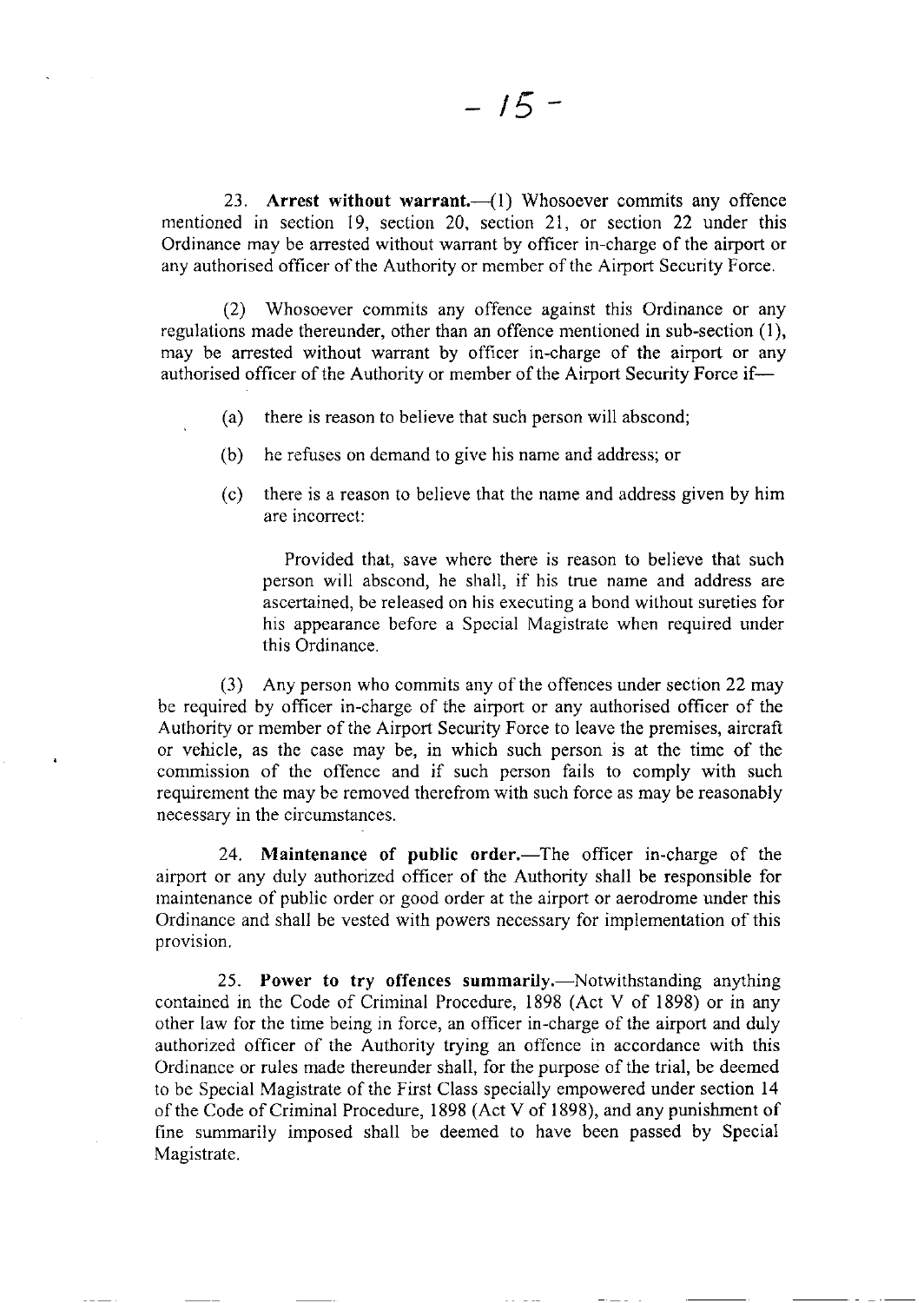26. Penalty for abetment of offences and attempted offences.— Whosoever abets the commission of any offence under this Ordinance or attempts to commit such offence shall be liable to the punishment provided for the offence.

27. Recovery of dues as fine under Code of Criminal Procedure.-Notwithstanding anything contained under this Ordinance or any other law for the time being in force, all fee, charges, sums, rents and dues under sub-section (3) of section 20 and all arrears of such charges, fees, dues and rents under this Ordinance, may be recovered in addition to other modes as p:escribed, upon summary proceedings before a magistrate in the manner provided in the Code of Criminal Procedure, 1898 (Act V of 1898) for recovery of fines.

28. Financial year.— $(1)$  The financial year of the Authority is the period of twelve months ending on the 30th day of June in any year.

 $(2)$  The first financial year shall consist of the period commencing on the date of the establishment of the Authority and ending on the 30th day of June of the following year.

29. Budget.—The Board shall, approve the budget of each financial year by such date and in such form as may prescribed including a statement showing the estimated receipts and current and development expenditure and surns which are likely to be required during the next financial year.

30. Fund. $-(1)$  There shall be a fund to be known as the Pakistan Airports Authority, Fund, which shall vest in the Authority and shall be utilised by the Authority to meet charges in connection with its functions under this Ordinance including the payment of salaries and other remuneration to the Director General, officers, servants, experts and consultants of the Authority.

- $(2)$ The Authority Fund shall consist of- $-$
- (a) grants made by the Federal Govemurent ;
- (b) loans obtained from the Fedcral Govcmmenr ;
- $(c)$ sale proceeds of bonds issued under the authority of the Federal Government;
- $(d)$  loans obtained by the Authority with the special or general sanction of the Federal Government;
- (e) foreign aid and loans obtained with the sanction of and on such terms and conditions as may be approved by, the Federal Government : and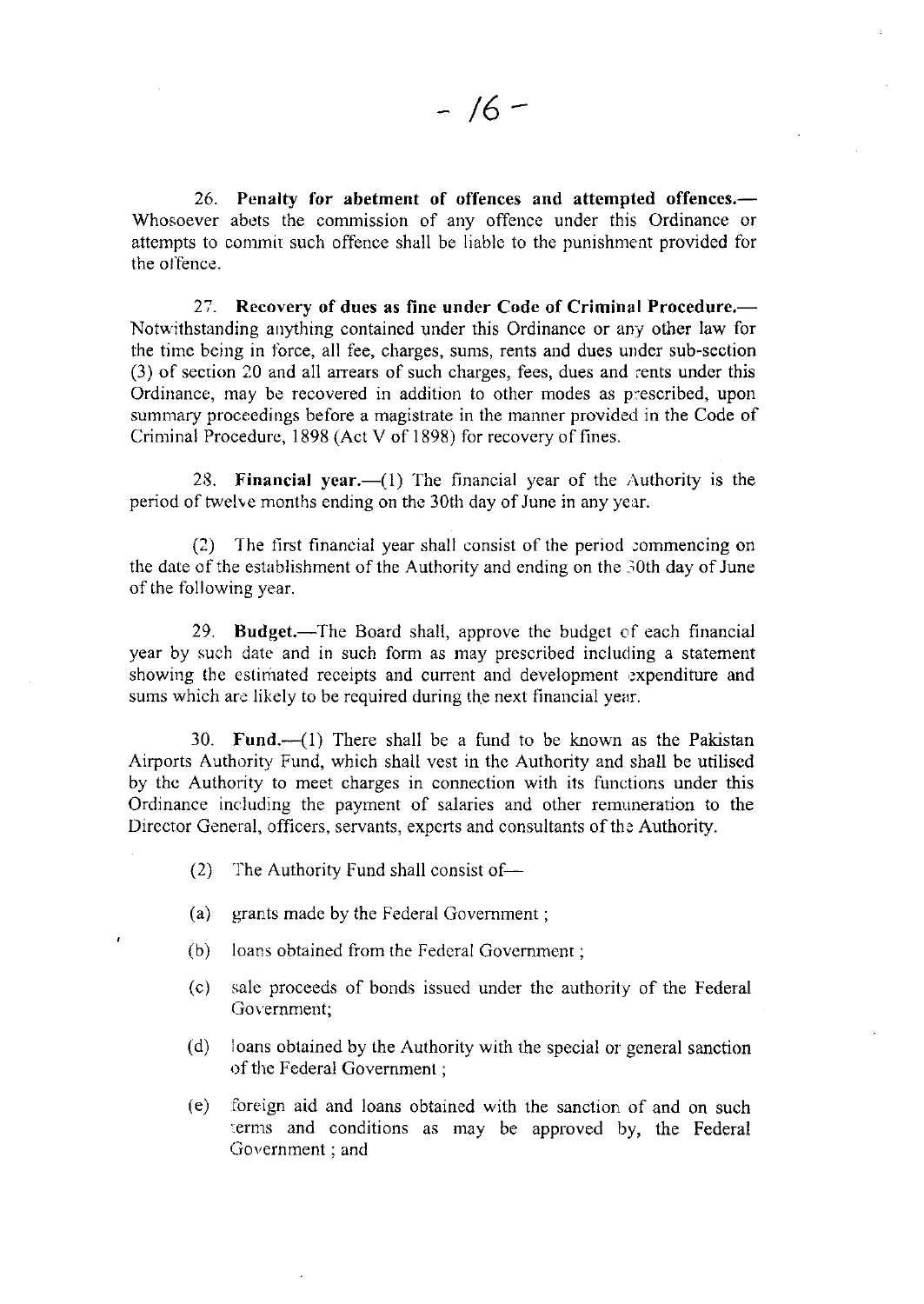$(f)$  all other sums received and fees collected by the Authority.

(3) Subject to the provision of any other law for the time being in force thc Authority shall be competent to lery and collect.

- (a) air navigation charges, aeronautical charges related to landing, parking and hanger, passenger services, security and vigilance, noise related, emission related aircraft, aero-bridges, aircraft power supply and throughput charges;
- (b) fees paid by individuals in respect of airport infrastructure development charges; and
- (c) fees and charges in respcct of comrnercial exploitation of the Authority's properties, including land, buildings and aircraft.

(4) 'fhe Pakistan Airports Authority Fund shall be kept in scheduled Bank of Pakistan.

31. Maintenance of accounts.—The accounts of the Authority shall be maintained in such form and manner as the Federal Govcmment may determine in consultation with the Auditor General of Pakistan.

32. Audit of accounts. $-(1)$  The accounts of the Authority shall be audited every year by the Auditor General of Pakistan.

(2) Copies of the audit report shall be sent to the Authority and the Authority shall forward the report along with its comments to the Federal Government.

(3) The Authority may, in addition to the audit under sub-section (1), cause to be carried out internal audit of its accounts.

33. Authority to be deemed to be a local Authority.—The Authority shall be deemed to be a local authority for the purpose of borrowing money under the Local Authorities Loans Act, 1914 (IX of 1914), and the making and execution of any scheme under this Ordinance shall be deemed to be a work which such authority is legally authorised to carry out.

34. Liability of the Federal Government to be limited.—The liability of the Federal Government to the creditors of the Authority shall be limited to the extent of grants made by it and the loans raised by the Authority with the sanction of the Federal Government.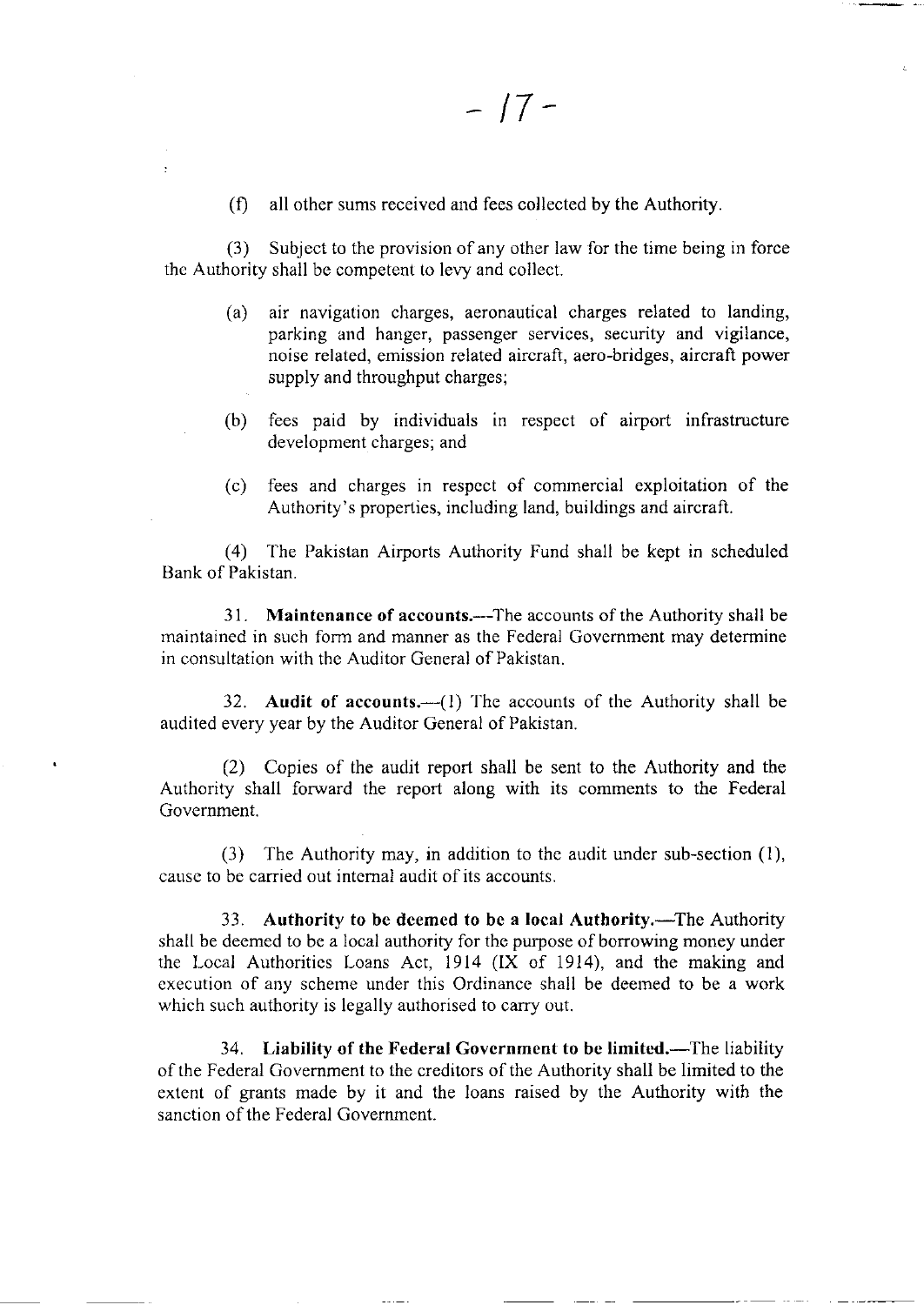35. Submission of yearly report, returns, etc.—The Authority shall submit to the Federal Government periodical reports, accounts statements, or any other report at such time and at such intervals as the Federal Government may specify.

36. Exemption from taxes.—Notwithstanding anything contained in the Income Tax Act, 2001 (Act XLIX of 2001), or any other law for the time being in force relating to income tax, super tax, sales tax on services, property tax the Authority shall be exempted from paying any such taxes as aforesaid on its incomes, services, profits or gains, property, from the date of commencement of this Ordinance till five years period or as extended from time to time.

37. Act X of 2012 not to apply to Authority. --The Industrial Relations Act, 2012 (Act X of 2012) or any other law related to industrial relations for the time being in force, shall not apply to or in relation to the Authority or any pcrson in the service of the Authority.

38. Indemnity.—No suit, prosecution or other legal proceedings shall lie against the Authority, the Director General, or any member. officer, servant, expert or consultant of the Authority in respect of anything, done or intended to he done in good faith under this Ordinance or of any rule or regulation made there under or for any damage sustained by anything belonging to or under the control of the Authority.

39. Transfer of Airports, undertakings etc. $-({1})$  On commencement of this Ordinance the Federal Government by notification to be published in the official Gazettc determine the date and mode manner in whi:h all assets and undertakings, including lands, buildings, airports and aerodromes, works, machinery, apparatus, equipment, material, plants, cash balances, share in pension fund according to the pension liability, capital, reserves, reserve funds, investments, concessions, licence, leases and book debts and all other rights and interests arising out of such undertakings as were immediately before that day vested in the Pakistan Civil Aviation Authority, Airports and Operations Division shall, without any conveyance or assignment, shall be transferred to and vest in, the Authority in fee simple absolute and all liabilities in respect of the said assets shall be thc Iiability of the Authority.

(2) The undertaking of the Pakistan Civil Aviation Authority, Airports and Operations Division which is transferred to, and which vests in, the Authority under sub-section (1) shall be deemed to include all assets, rights, obligations, powers and privileges, in relation to its undertaking, all books of account and documents relating thereto and shall also be deemed to include all borrowings, liabilities and obligations of whatever kind then subsisting of the Pakistan Civil Aviation Authority, in relation to its undertaking.